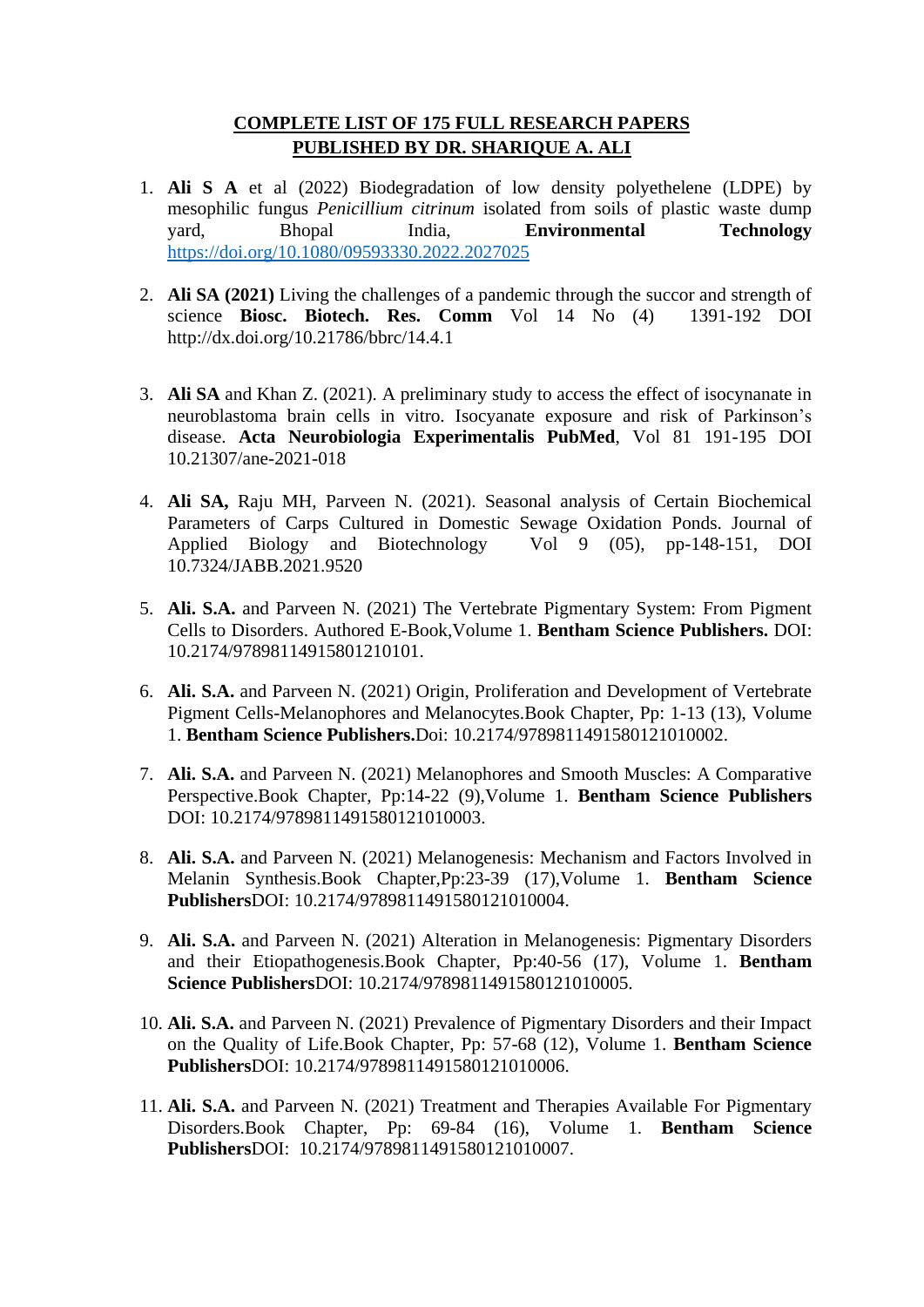- 12. **Ali. S.A.** and Parveen N. (2021) Natural Product Based Treatment for Hypopigmentation.Book Chapter, Pp: 85-101 (17), **Volume 1. Bentham Science Publishers**DOI:10.2174/9789811491580121010008.
- 13. **Ali. S.A.** and Parveen N. (2021) Natural Product Based Treatment for Hyperpigmentation.Book Chapter, Pp: 102-119 (18), Volume 1. **Bentham Science Publishers**DOI: 10.2174/9789811491580121010009.
- 14. **Ali. S.A.** and Parveen N. (2021) Role of Computational Tools to Evaluate Potent Tyrosinase Inhibitors used for the Treatment of Skin Hyperpigmentation. Book Chapter, Pp: 120-137 (18),Volume 1. **Bentham Science Publishers.** DOI:10.2174/9789811491580121010010.
- 15. **Ali. S.A.** and Parveen N. (2021) A Preventive Approach to Hypopigmentation and Hyperpigmentation.Book Chapter, Pp: 138-149 (12),Volume 1. **Bentham Science Publishers.** DOI: 10.2174/9789811491580121010011.
- 16. **Ali SA,** Parveen N, Raju MH. (2020). On The Analysis of Certain Biochemical Parameters of Carps Cultured in Domestic Sewage Oxidation Ponds. **Bioscience Biotechnology Research Communication**. 13(4): 2311-2318 DOI 10.21786/bbrc/13.4 /103
- 17. Alghadir A, Miraj M and **Ali SA**. (2020). Efficacy of curcumin with iontophoretic application on paw edema and haematological responses in collagen-induced arthritis rat models. **Evidence based complementary and alternative medicine**. 2020 (2020). 4606520, 11 pages. DOI:10.1155/2020/4606520
- 18. **Ali SA**, Ali AS and Khan S. (2020). Nanoparticles in environmental remediation with special reference to polyethylene biodgradation: A review. **Bulletin of Environment, Pharmacology and Life sciences**. 9(6/7): (In Press)
- 19. Khan S, Ali AS and **Ali SA**. (2020). Green nanotechnology: A boon in silver nanoparticle synthesis certain aspects of silver nanoparticles biomedical applications and an outline of its toxicological impacts- a mini review. **European Journal of Pharmaceutical and Medical Research**. 7(10):261-273
- 20. Ahirwar JP and **Ali SA.** (2020). Comparative analysis of fish diversity from three rural cooperative managed ponds of Bhopal district, MP, India. **International Journal of Entomological Research**. 5(4):99-104
- 21. Mahor G and **Ali SA**. (2020). Protective effect of *Aloe vera* extract on aluminium induced alteration in serum lipid profile of male albino rat (*Rattus norvegius*). **Toxicological Report, Elsevier** .
- 22. Parveen N, Ali AS, **Ali SA**. (2019). On the intricacies of facial hyperpigmentation and the use of herbal ingredients as a boon for its treatment: Cosmeceutical significance, current challenges and future perspectives. In: Depigmentation, **Intech Open Publishers** (Published online).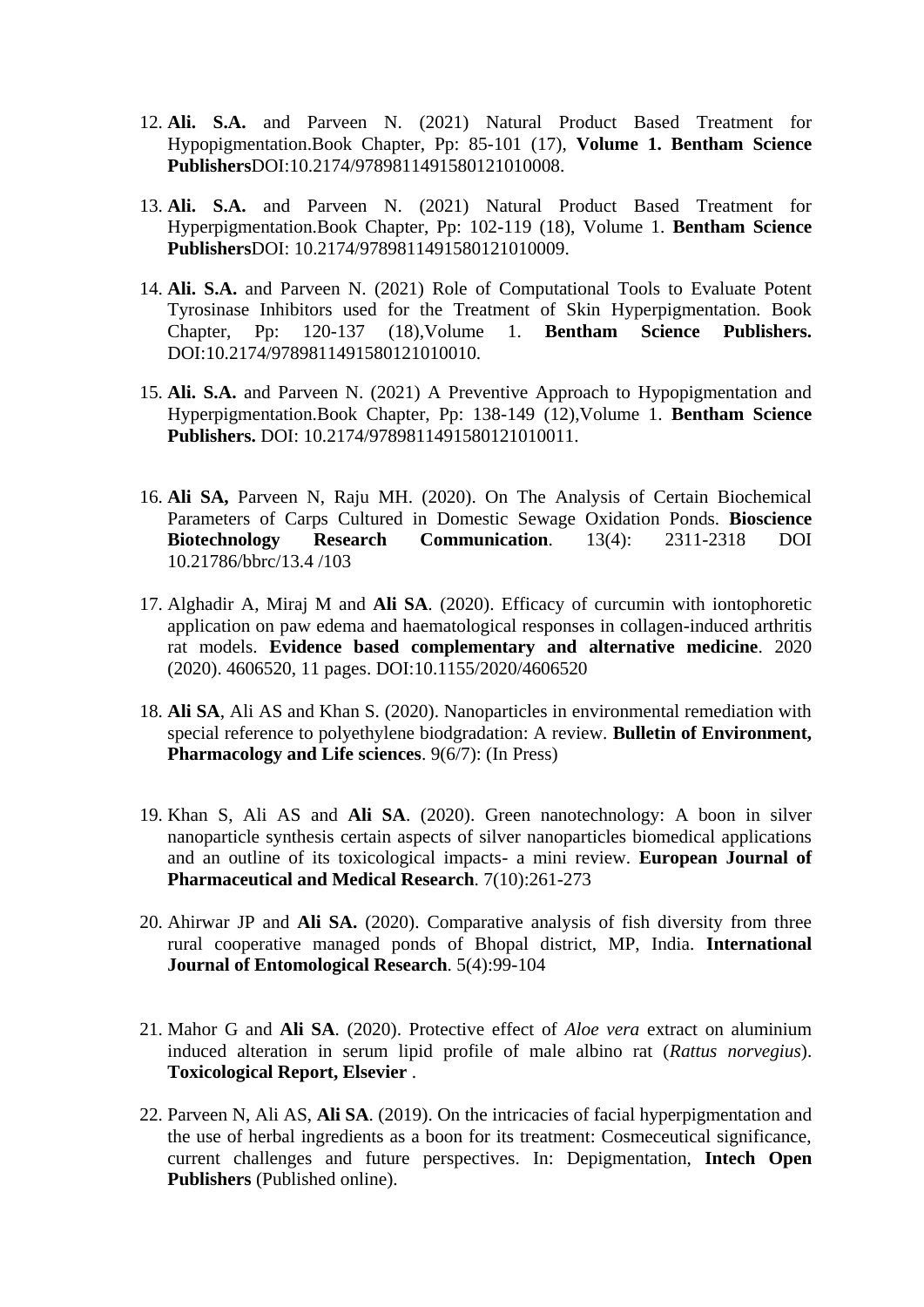- 23. **Ali SA**,Parveen N and Ali AS. (2019). Promoting melanocyte regeneration using different plants and their constituents. In: **Herbal Medicines Back to Future: Cancer therapy (**Bentham Science Publishers). 3: 247-276. DOI: 10.2174/9789811411205119030010.
- 24. Zaidi KU, Khan FN, **Ali SA**, Khan KP. (2019). Insight into Mechanistic Action of Thymoquinone Induced Melanogenesis in Cultured Melanocytes.**Protein Peptide**  Letters. Doi: 10.2174/0929866526666190506114604.
- 25. Zaidi KU, Ali SA, Ali AS, Naaz I. (2019). Natural Tyrosinase Inhibitors: Role of Herbals in the Treatment of Hyperpigmentary Disorders. **Mini Reviews in Medicinal Chemistry**. 19(10):796-808.DOI : 10.2174/1389557519666190116101039
- 26. Mahor G, **Ali SA**, Parveen N. (2019). Aloin from *Aloe vera* Leaves: A Potential Natural Aluminium Detoxificant. **Bioscience Biotechnology Research Communication**. 12(2): DOI: http://dx.doi.org/10.21786/bbrc/12.2/41
- 27. Parveen N, Ali AS, **Ali SA**. (2019).Commercial zebra fish farming:a new concept of genetic manipulation for ornamental fish trade. **Everyman's Science**.4: 232-236.
- 28. Mahor G and **Ali SA**. (2019). *Aloe vera* cultivation: A profitable business to Indian farmers. **Everyman's Science**. 6: 367-372
- 29. Mahor G, **Ali SA** (2018). Protective effects of *Aloe vera* extract on aluminium sulphate induced alterations in serum lipid profile of male albino rat *Rattus norvegicus*. **Bioscience Biotechnology Research Communication**. 11(4):727-733.
- 30. Parveen N, **Ali SA**, Ali AS (2018). Insights into the explication of tyrosinase inhibitors with reference to computational studies. **Letters in Drug Design and Discovery**. 16(11):1182-1193. DOI: 10.2174/1570180815666180803111021.
- 31. Naaz I and **Ali SA** (2018). Isolation and characterization of bioactive compound berberine in the root extract of *Berberis vulgaris* for the development of novel skin darkening agent**. Journal of Analytical and Pharmaceutical Research**. 7(4): 467- 470.
- 32. Khan Z and **Ali SA**. (2018). Oxidative stress-related biomarkers in Parkinson's disease: A systematic review and meta-analysis. **Iranian Journal of Neurology**. 17(3):137-144.
- 33. Zaidi KU, **Ali SA**, Ali AS and Naaz I (2018). Natural tyrosinase inhibitors: Role of herbals in the treatment of hyperpigmentary disorders. **Mini Reviews in Medicinal Chemistry.**19(10):796-808.
- 34. **Ali SA,** Parveen N, Ali AS. (2018). Links between the Prophet Muhammad (PBUH) recommended foods and disease management: A review in the light of modern superfoods. **International Journal of Health Sciences Pub Med** 12 (2): 61–69.
- 35. Zaidi KU, **Ali SA**, Ali AS. (2018).Purified Mushroom Tyrosinase Induced Melanogenic Protein Expression in B16F10 Melanocytes: A Quantitative Densitometric Analysis.**The Open Medicinal Chemistry Journal**. 12,36-47.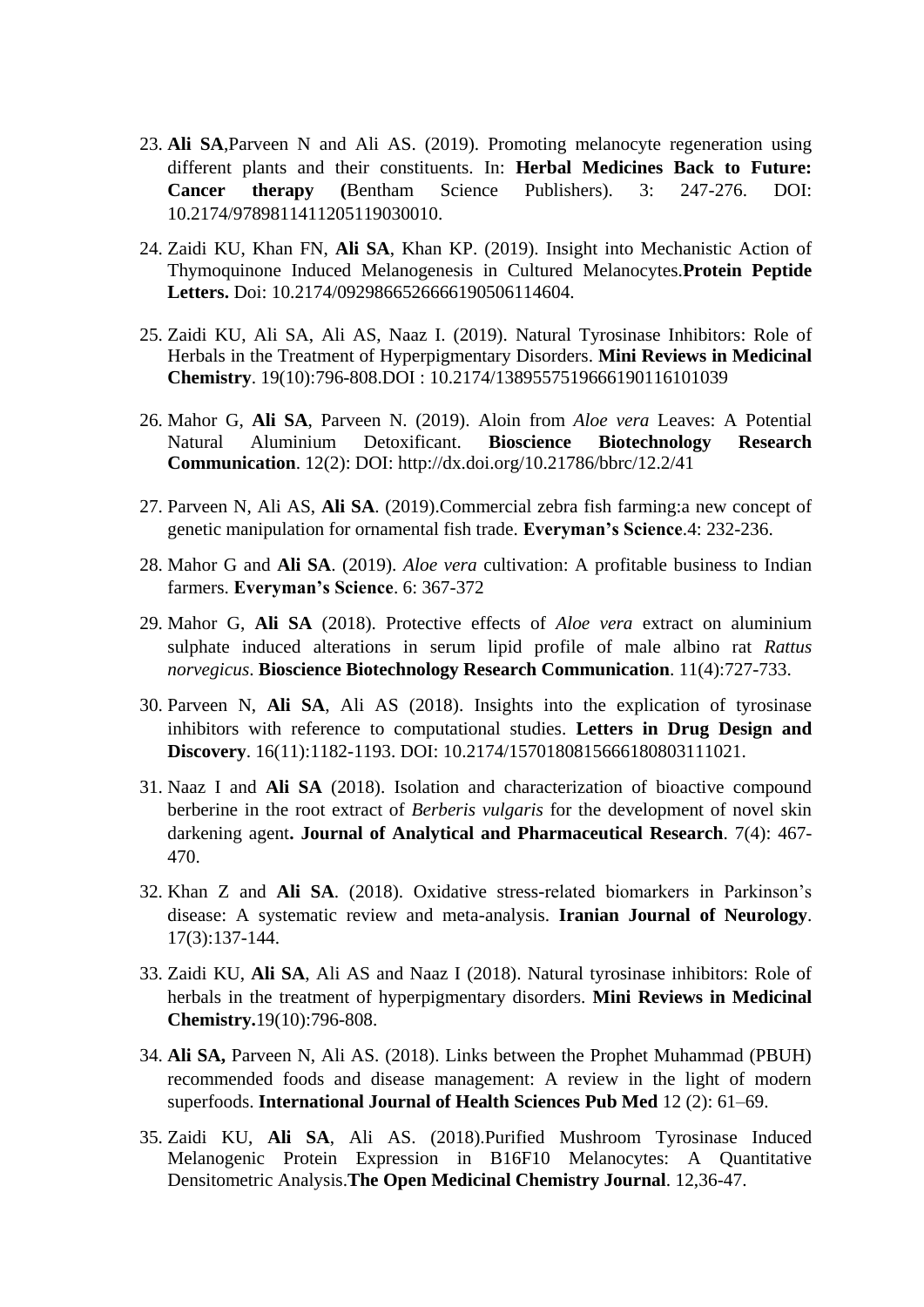- 36. **Ali SA** and Naaz I. (2018). Biochemical aspects of mammalian melanocytes and the emerging role of melanocyte stem cells in dermatological therapies. **International Journal of Health Sciences Pub Med,** 12(1): 69-76.
- 37. **Ali SA**. (2017). Recent advances in treatment of skin disorders using herbal products. Editorial for **Journal of Skin, 1(1):6-7.**
- 38. Khan N, **Ali SA**and Parveen N. (2017). The intricacies of vitiligo with reference to recent updates in treatment modalities. **European Journal Of Pharmaceutical And Medical Research**,5(02), 187-196
- 39. Zaidi KU,**Ali SA**, Ali AS. (2017). Pluripotent Stem Cell Technology: A Promising Remedy for Hypopigmentation Disorders.**Journal of Stem Cell Research & Therapeutics** 2 (5), 1-4
- 40. Parveen N, Zaidi KU,**Ali SA**andAli AS. (2017). Microarray as high throughput tool for tyrosinase gene expression analysis. **MOJ Proteomics & Bioinformatics** 6(2): 1- 4
- 41. **Ali SA** and Khan Z. (2017). Update on pesticide exposure and Parkinson's disease: A review. **European Journal of Pharmaceutical and Medical Research**, 4(8): 224- 234.
- 42. Zaidi KU, **Ali SA** and Ali AS, Thawani V. (2017). Natural Melanogenesis Stimulator a Potential Tool for the Treatment of Hypopigmentation Disease. **International Journal of Molecular Biology** 2(1): 1-5.
- 43. **Ali SA**, Naaz I, Zaidi KU and Ali AS. (2017). Recent updates on melanocyte biology and the use of promising bioactive compounds for the treatment of hypopigmentary disorders: A review. **Mini Reviews in Medicinal Chemistry**, 17(9)-785-798.
- 44. Zaidi KU,**Ali SA** and Ali AS (2017). Melanogenic effect of purified mushroom tyrosinase on B16F10 melanocytes: A phase contrast and immunofluorescence microscopic study.**Journal of Microscopy and Ultrastructure 5(2): 82-89**
- 45. Zaidi KU,**Ali SA**andAli AS. (2016). Effect of purified mushroom tyrosinase on melanin contentand melanogenic protein expression. **Biotechnology Research International**. Volume 2016, Article ID 9706214, 8 pages.
- 46. Jakkala LK, **Ali SA**, ChoudaryRK, Mahor G (2016). Protective role of *Aloe vera*against aluminium induced changes in liver enzymes activity (alt, ast and alp) of albino rats, *Rattus norvegicus*; **World Journal of Pharmacy and Pharmaceutical Sciences,** Vol 5(10), 1321-1333.
- 47. Jakkala LK and**Ali SA**. (2016). *Aloe vera* protects the aluminium induced changes in testicular enzymes activity of albino rats, *Rattus norvegicus.* **World Journal of Pharmacy and Pharmaceutical Sciences** Vol 5(5) 1091-1104.
- 48. Jakkala LK, **Ali SA**, ChoudaryRK, Mahor G (2016).*Aloe vera*protects the aluminium induced changes in liver enzymes activity of albino rats, *Rattus norvegicus*,**World Journal of Pharmacy and Pharmaceutical Sciences** 2016 - Volume 5(6); 1289- 1300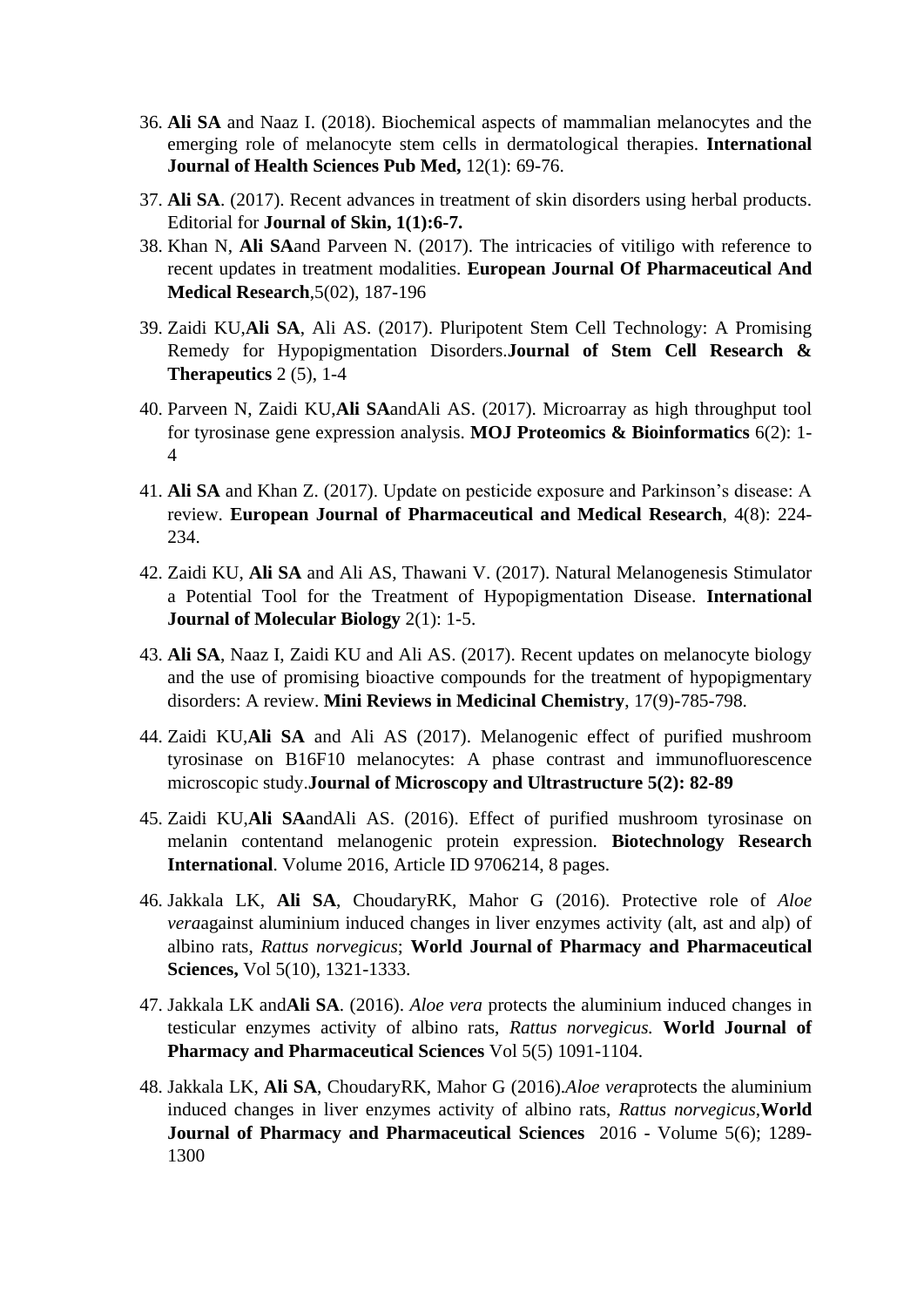- 49. Parveen N, **Ali SA**, Ali AS (2016). Respirocytes: the artificial red blood cells and their role in blood transfusion .**International Journal of Advanced Research in Science, Humanities & Engineering.**
- 50. Zaidi KU, Ali AS and **Ali SA**. (2015). Purification and characterization of high potential tyrosinase frommacrofungi and its appliance in food engineering. **Journal of Microbiology, Biotechnology & Food Sciences** 5(3): 203-206
- 51. Jakkala LK,**Ali SA**(2016). Protective role of *Alove Vera* against Aluminium induced changes in the body weight reduction of albino rats, *Rattusnorvegicus*" **Asian Journal of Pharmacology and toxicology,** 04(15); 33-38.
- 52. Jakkala LK and**Ali SA**. (2015). Amelioration of the toxic effects of aluminium induced histopathological changes in testis of albino rats by *Aloe vera.* **World Journal of Pharmacy and Pharmaceutical Sciences.** Vol 5(5) 806-814.
- 53. MahorG and **Ali SA**.(2015) An update on the role of medicinal plants in amelioration of aluminiumtoxicity. **Biosc.Biotech.Res.Comm.** Vol 8 (2) 177-188
- 54. JakkalaLK and **Ali SA**. (2015).*Aloe vera* protects aluminium induced changes in brain enzyme activity of albino rats, *Rattus norvegicus*. **Biosc.Biotech.Res.Comm.** Vol 8 (2) 197-203
- 55. Ali SA, KhanSA, NaazI and **Ali AS**. (2015). Adverse health effects of pesticide exposure in workers of a pesticide manufacturing factory **Biosc.Biotech.Res.Comm.** Vol 8 No.(2) 208-212
- 56. Jakkala LK and **Ali SA** (2015).*Aloe vera* protects the aluminium induced degenerative changes in liver and kidney of albino rats, *Rattus rattus*. **Journal of Global Biosciences,** Volume 4(8)(2015),p3158-3164
- 57. Jakkala LK and **Ali SA** (2015). Amelioration of the toxic effects of aluminium induced neuro degenerative changes in brain of albino rats by *Aloe vera*. **Journal of Global Biosciences, V**ol 4(8),pp:3171-3177
- 58. Prasad S, **Ali SA**, Banerjee P, JoshiJ, SharmaU, and VijhRK. (2015). Population genetic structure of the camel, *Camelus dromedarius* based on microsatellite loci: Knock-on effect for conservation **Biosc.Biotech.Res.Comm.** Vol.8 No.(2) 153-160
- 59. **Ali SA**, Choudhary RK, Naaz I, Khan N, Sajid M, Galgut J, Miraj M, Jakkala L and Ali AS. (2015). Comparative characterization and scientific validation of certain plant extracts from their biomedical importance. **Biosci. Biotech. Res. Comm,** 8(1): 57-64.
- 60. **Ali SA**, Choudhary RK, Naaz I and Ali AS. (2015). Understanding the challenges of melanogenesis, key role of bioactive compounds in the treatment of hyperpigmentary disorders. **Journal of Pigmentary Disorders, 2(11)**
- 61. Miraj M and **Ali SA**. (2015). Body weight responses of carrageenan induced arthritic rats during their treatment with different application of curcumin. **Biosci. Biotech. Res. Comm. 7(2): 163-165.**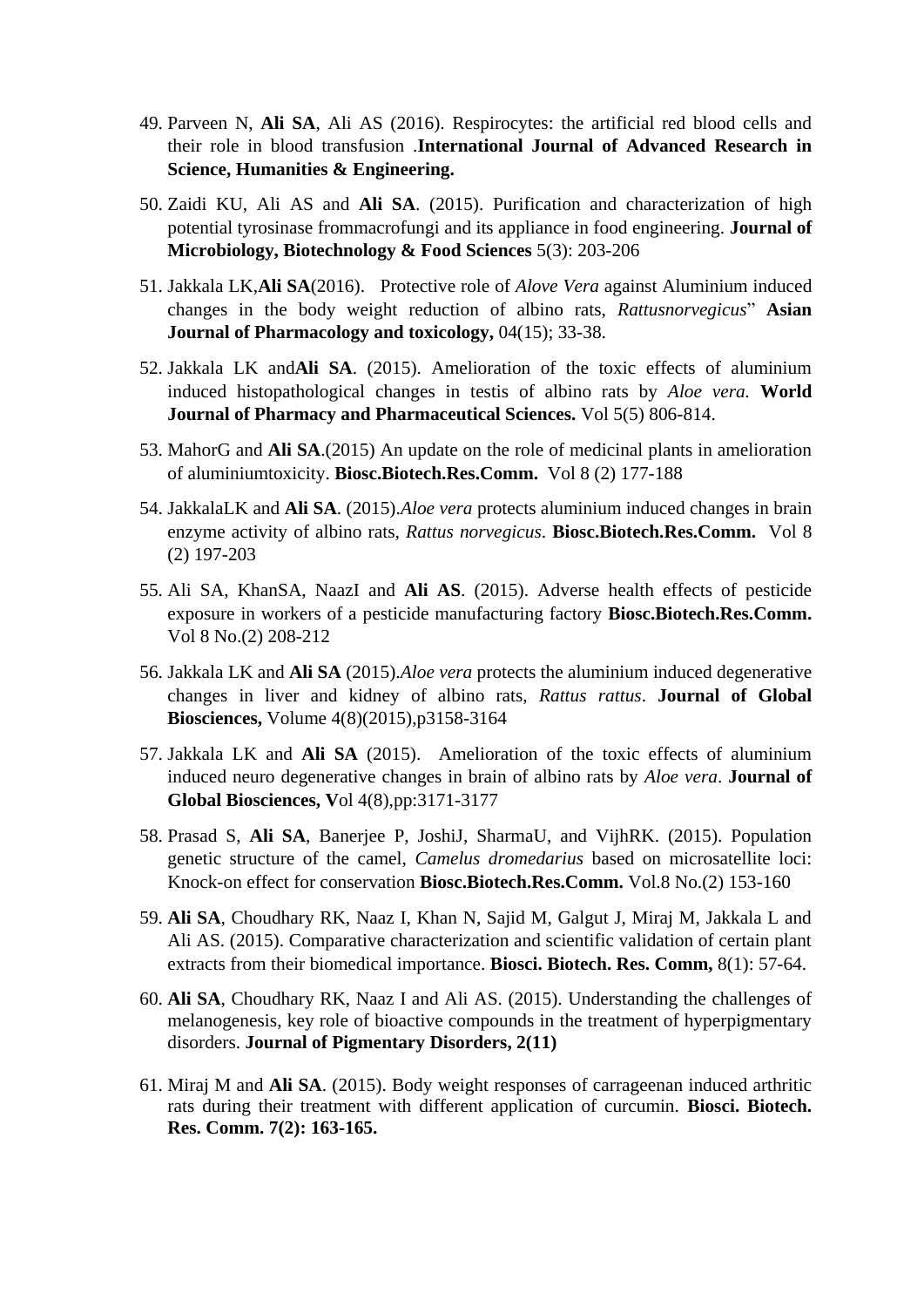- 62. **Ali SA** and Naaz I. (2015). Understanding the ultrastructural aspects of berberine induced skin darkening activity in the toad, *Bufo melanostictus* melanophores.**Journal of Microscopy and Ultrastructure, Elsevier USA, 3(4): 210-219.**
- 63. **Ali SA** and Naaz I.(2015). Current challenges in understanding the story of skin pigmentation: Bridging the morpho-anatomical and functional aspects of mammalian melanocytes. In: **Muscle Cell and Tissue.**Pp 262-285.Kunihiro Sakuma (Ed.) **InTech Open House, Europe, USA**.ISBN 978-953-51-2156-5, Published: September 2, 2015.
- 64. Prasad S, **Ali SA**, Vijh RK. (2015). Genetic and demographic bottleneck analysis of Malvi Camel breed by Microsatellite markers. **Camel Research and Practices**.4(3):45-49
- 65. Prasad S, **Ali SA**, Vijh RK. (2015). Population genetics structure of the Camel (*Camelus dromedarius*) based on microsatellite loci: knock-on effect for conservation. **Bioscience Biotechnology Research Communication**. 8(2):153-160
- 66. Prasad S, **Ali SA**, Vijh RK. (2015). RNA-Seq: A revolutionary tool.**DNA J of Life.** 12(4):34-45.
- 67. Prasad S, **Ali SA**, Banerjee P, Joshi J, Sharma U, Vijh RK. (2014). Genetic characterization of Malvi Camel using Microsatellite markers. **International Journal of Biomedical & Life Sciences,** 5(1).
- 68. Prasad S, **Ali SA**, Banerjee P, Joshi J, Sharma U, Vijh RK. (2014). Identification of SNPs and their validation in camel (*Camelus dromedarius*). **IOSR Journal of Agriculture and Veterinary Science (IOSR-JAVS)** 7(2):65-70.
- 69. **Ali SA** (2014).The dilemma of quality publication and its benefits in India.**Current Science (Indian Academy of Science Bangalore)**August  $25^{\text{th}}$ Vol.107- No.4, 559
- 70. KhanN and **Ali SA**.(2014).HPLC-MS analysis of isoliquiritigenin from the root extract of *Glycyrrhiza glabra* for developing a novel depigmenting agent.**Biosci. Biotech. Res. Comm. 7(1): 89-93 (2014)**
- 71. **Ali SA**, Khan SA, NaazI and Ali AS. (2014). Adverse health effects of pesticide exposure in workers of a pesticide manufacturing factory of Bhopal **Journal of Clinical Toxicology**.
- 72. Choudhary A, Ali AS and **Ali SA** (2014). Adverse health effects of organophosphate pesticides among occupationally exposed farm sprayers : A case study of Bhopal Madhya Pradesh, India **Asian Journal of Biomedical and Pharmaceutical Sciences**  Vo.4 (35) 29-34.
- 73. **Ali SA**andNaaz I. (2014). Comparative light and electron microscopic analysis of dorsal skin melanophores of Indian toad *Bufo melanostictus*. **Journal of Microscopy and Ultrastructure, Elsevier USA, 2: 230-235.**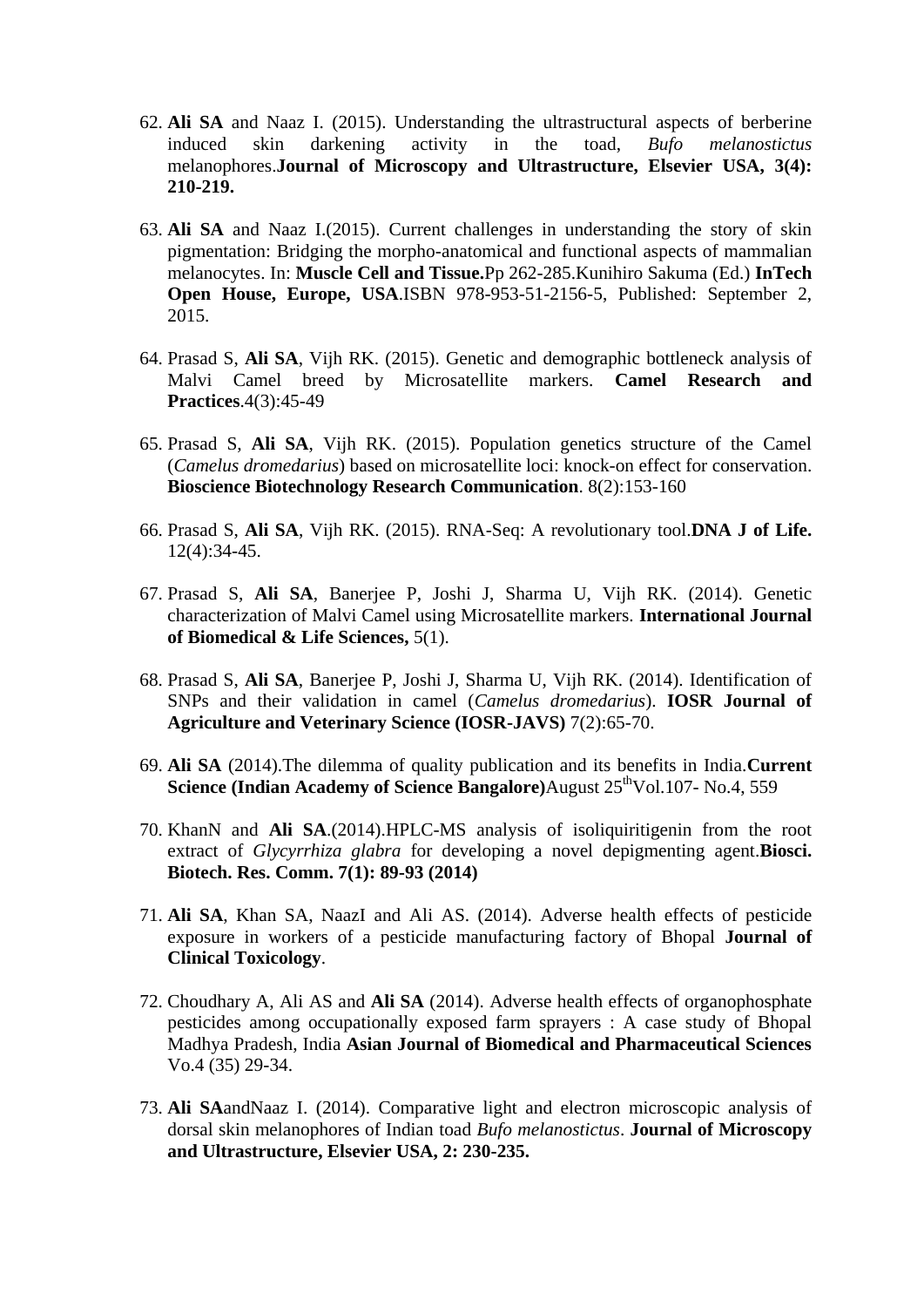- 74. Zaidi KU, **Ali SA**, Ali ASandNaaz I. (2014).Microbial tyrosinase: promising enzyme for pharmaceutical, food bio-processing and environmental industries. **Biochemical Research International, USA Vol. 2014 (Article ID-854687,15 page).**
- 75. Khan N and **Ali SA**. (2014). Quantitative determination of Eugenol in aqueous extract of *Ocimum sanctum* by High Performance Thin Layer Chromatography. **Journal of Pharmacy Research**8(8),1158-1161.
- 76. **Ali SA,** Naaz I and Choudhary RK. **(**2014). Berberine induced pigment dispersion in *Bufo melanostictus* melanophores by stimulation of beta-2 adrenergic receptors. **Journ. Recep. Sign. Transd. (Informa, USA) 34(1):15-20.**
- 77. Choudhary A, Ali AS and **Ali SA**. (2014). Organophosphate pesticides exposure induces neurological disorders in the farm sprayers of Bhopal, Madhya Pradesh. **Biosci. Biotech. Res. Comm. 7(1) 58-61**
- 78. Zaidi KU, Ali AS and **Ali SA.** (2014). Purification and Characterization of Melanogenic Enzyme Tyrosinase from Button Mushroom. **Enzyme Research**, Volume 2014 (2014), Article ID 120739, 6 pages.
- 79. Choudhary A, Ali AS and **Ali SA**. (2013). Short and long term exposure dependent assessment of organophosphate pesticides in farm sprayers of Bhopal. **International Journal of Toxicology** 18- 11 345-349
- 80. Choudhary A, Ali AS and **Ali SA**. (2013). Assessment of certain biochemical responses of organophosphate pesticide sprayers of Bhopal. Interdisciplinary Toxicology. **Interdisciplinary journal of toxicology**. 17: 56-64.
- 81. Sajid M and**Ali SA**. **(**2013).HPTLC analysis of piperine from *Piper nigrum*, a possible candidate for vitiligo treatment. **Biosci. Biotech. Res. Comm. 6(1): 107-109.**
- 82. Zaidi KU, Manil A, Ali AS and**Ali SA**. (2013).Evaluation of tyrosinase producing endophytic fungi from *Calotropis gigantea, Azadirachta indica, Ocimum tenuiflorum* and *Lantana camara*. **Annual Review & Research in Biology 3(4): 389-396**
- 83. Singh A, Vajpayee M**, Ali SA**, Chauhan NK**.** (2013). Loss of RORγt DNA binding activity inhibits IL-17 expression in HIV-1 infected Indian individuals.**ViralImmunol**. **USA**26(1): 60-70.
- 84. Singh A, Vajpayee M, **Ali SA**, Chauhan NK**.** (2013). Cellular interplay among Th17, Th1 and Treg cells in HIV-1 subtype C infection. **Journal of Medical Virology (John Wiley**) DOI 10.01002/jmv.23810.
- 85. Salim S, Ali AS and**Ali SA**.(2013). 5-HT receptors subtypes as key regulators in causing pigment dispersion within the melanophores of *O. mossambicus*. **Comp. Biochem. Physiology***. Elsevier USA* (Part B) 164(2): 117-23.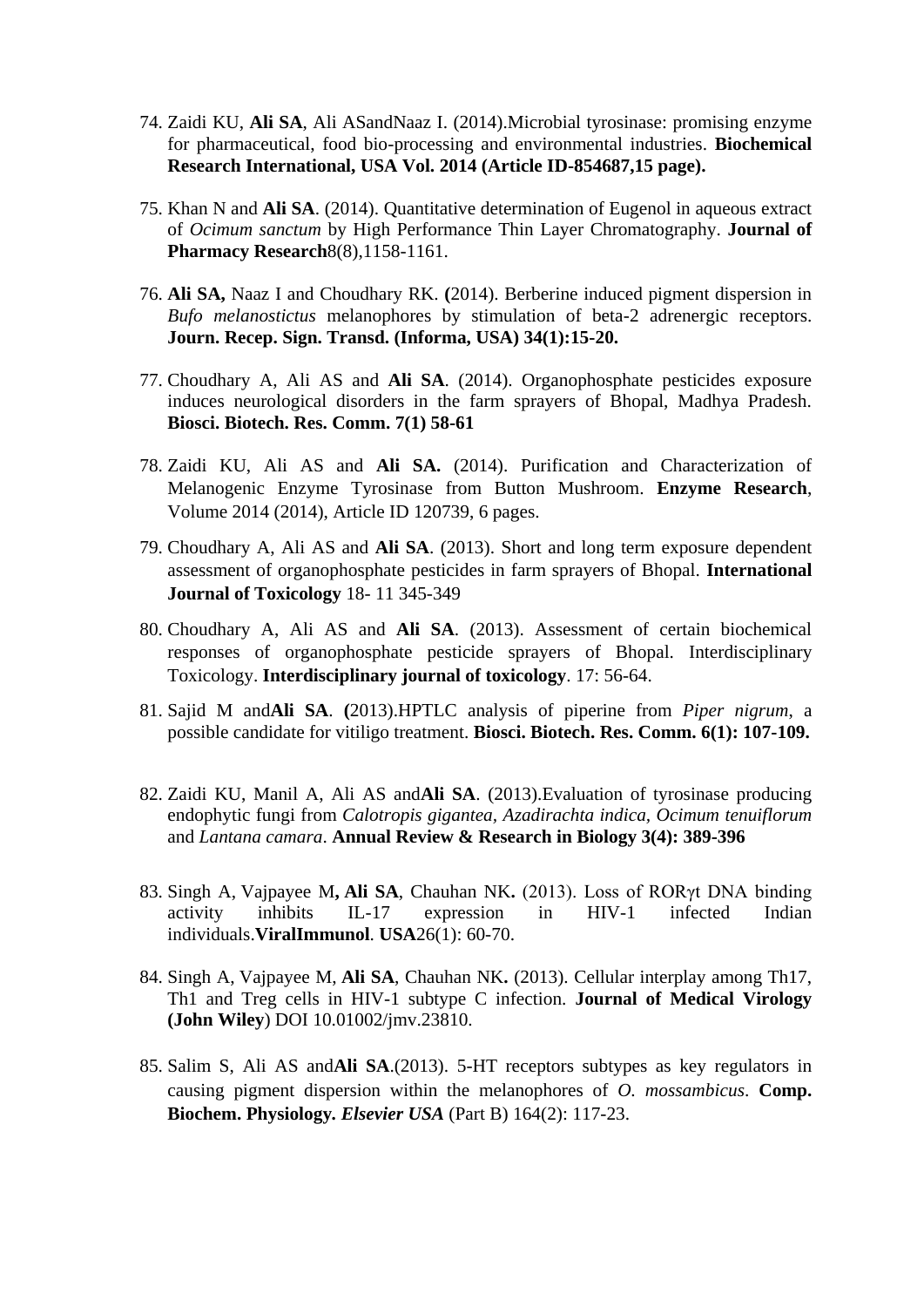- 86. **Ali SA,** Salim S, Sahni T, Peter J and Ali AS.(2012c). 5- HT receptors as novel targets for optimizing skin pigmentary responses in dorsal skin skin melanophores of frog *Hoplobatrachus tigerinus.* **British Journal of Pharmacology**, **U.K. The British Pharmacological Society**[165\(5\):](http://onlinelibrary.wiley.com/doi/10.1111/bph.2012.165.issue-5/issuetoc) 1515–1525 John Wiley UK
- 87. **Ali SA,** Choudhary RK and Jakkala LK. (2012). Quantitative estimation of Aloin from *Aloe vera* leaf extracts by High Performance Thin Layer Chromatography. **Biosci. Biotech. Res. Comm.** 5(2): 206-209.
- 88. Salim S and **Ali SA**.(2012). Melanophores : The smooth Muscle Cells in Disguise In: Current Basic and Pathological Approaches to the Function of Muscle Cells and Tissues - From Molecules to Humans**.**Pp 133-158.Harou Sugi (Ed.) **InTech Open House. ISBN 980-953-307-029-7 Europe, USA**
- 89. Singh A, Vajpayee M**, Ali SA**, K Mojumdar and Chauhan NK*.* (2012). HIV-1 diseases progression associated with loss of Th17 cells in subtype 'C' infection, **Cytokine Elsevier USA**60(1): 55–63,
- 90. Salim S,**Ali SA** and AliAS.(2012a).The Peripheral bearing of Serotonergic receptors and their cross interaction: a key mien in Vertebrate Skin Pigmentation. **IISTE, USA**.
- 91. Salim S, Ali AS and Ali SA.(2012b). Auto-regulatory role of novel histamine H<sub>3</sub> Like receptors (H3R) and subsequent modulation of adrenergic induced aggregation in the pigmentary responses of *Oreochromismossambicus.* **Pharmacologia UK Science Reuters** 3 (8): 325-335.
- 92. Salim S, Ali AS and **Ali SA**.(2012c).On the role of Histaminergic receptors as regulators of pigmentary responses in *O. mossambicus* melanophores. **Journ. Recep. Sign. Transd USA** 32(6): 314-20.
- 93. Vajpayee M, Singh A**,** Ali SA, Kumar N, and Singh R**.** (2012).Immunodynamics of Th17 cells in HIV-1 subtype C infection. **BMC Infectious Disease Suppl.,** May 4 2012, DOI 10.1186/1471-2334-12-S-03.
- 94. **Ali SA,**Galgut JM and Choudhary RK.(2012). On the novel action of melanolysis by leaf extract of *Aloe vera* and its active ingredient aloin, the potent depigmenting agent. **PlantaMedicaUK** (Thieme) 78, 1-5
- 95. Chaudhari SA, Peter J, Galgut JM and**Ali SA**. (2012). Melanin Inhibitory and melanin stimulatory effects of extracts of *Chlorophytum tuberosum* and *Chlorophytum borivilianum* on isolated fish scale melanophores. **African Journal of Pharmacy and Pharmacological Research.** 6 (12): 919-923.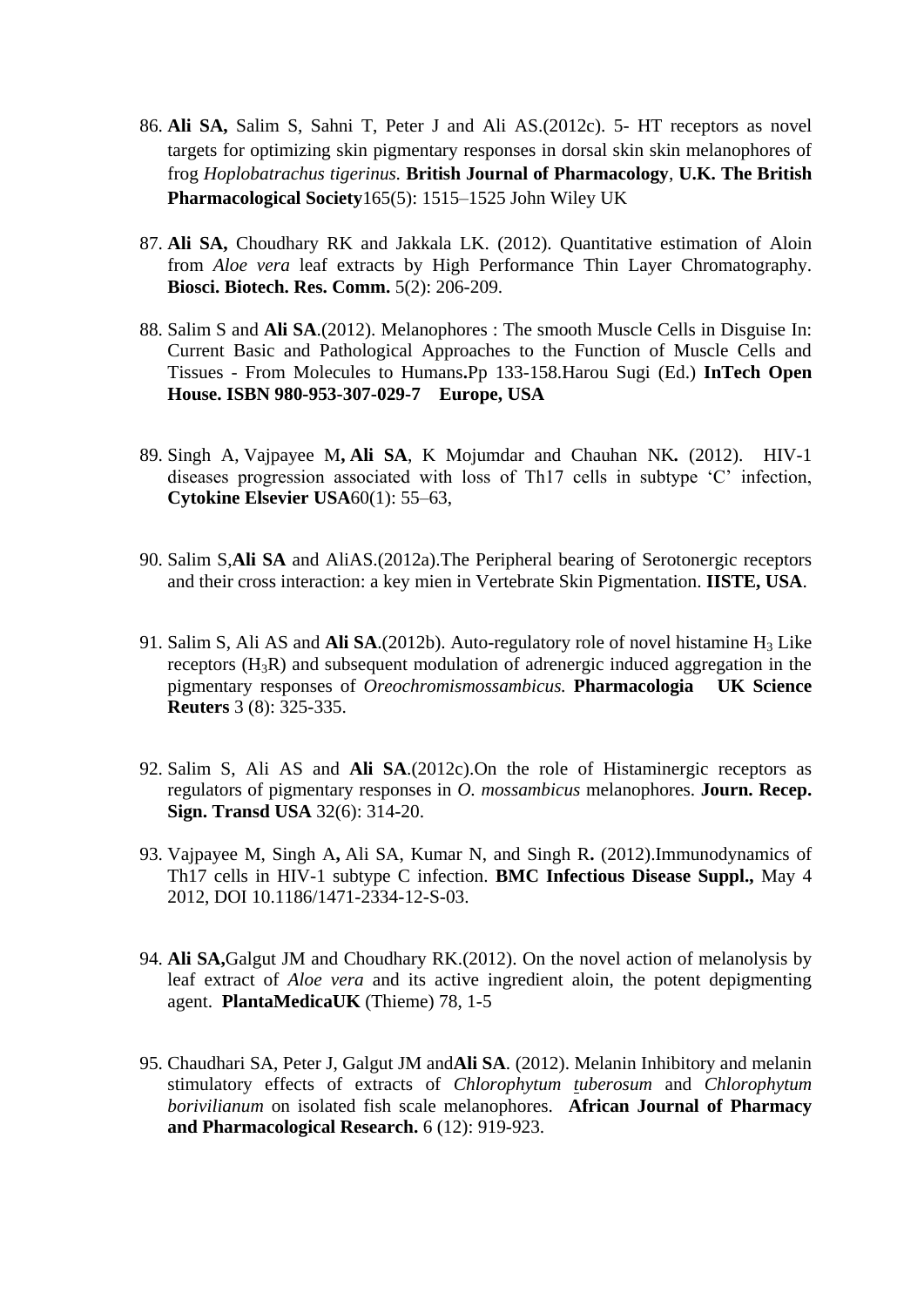- 96. Galgut J.M. and **Ali SA**. (2012). Hesperidin induced melanophore aggregatory responses in tadpole of *Bufo melanostictus* via α-adrenoceptors. **Pharmacologia**3(10): 519-524 (DOI 10.5567), **Science Reuters (UK).**
- 97. **Ali SA** and Meitei KV(2012). *Withania somnifera* root extracts induce skin darkening in the wall lizard melanophoresvia stimulation of cholinergic receptors. **Natural Product Research (UK),**26(17): 1645–1648.
- 98. Meitei KV and**Ali SA**.(2012). Fig leaf extract and its bioactive compound psoralen induces skin darkening effect in reptilian melanophores via cholinergic receptor stimulation.**In Vitro Cellular & Developmental Biology – Animal.** 48(6):335-33: **Springer USA**
- 99. **Ali SA** and Meitei KV (2012). *Nigella sativa* seed extract and its bioactive compound thymoquinone the new melanogen causing hyperpigmentation in the wall lizard melanophores.**Journal of Pharmacy and Pharmacology, Great Britain Society UK (Wiley – Blackwell ) IF 3.0** 63-741- 746
- 100. Khaliq R, **Ali SA**, Zafar T, Farooq M and Bilal A. (2012). Effect of pollution on the fish diversity of Wularlake of Kashmir. **Biosci. Biotech. Res. Comm.** 5(2): 158-161.
- 101. Khaliq R, **Ali SA**, Zafar T, Farooq M and Bilal A. (2012). Physiochemical status of Wular Lake in Kashmir. **Journal of Chemical, Biological and Physical Sciences**. 3(1) 631-636
- 102. **Ali SA**, Salim S, Ali AS, Peter J. (2011). In vitro analysis on the effects of UV-B radiation on the dorsal skin melanophores of Indian Bull frog *Haplobatrachus tigrinus*. **International Journal of Pharma and Biosciences**. 2(4):B158-B173.
- 103.**Ali SA** and KV Meitei (2011) On the action and mechanism of withaferin-A from *Withania somnifera* a novel and potent melanin dispersing agent in frog melanophores. **Journal of Receptors & Cell Transduction USA, 31(5): 367- 373.(IF: 1.894)**
- 104. T. Sultan and **Ali SA**. (2011) *Psoralea corylifolia* extracts stimulate cholinergic like psoralen receptors of tadpole tail melanophores leading to skin darkening. **Journal of Receptors & Cell Transduction USA.**31(1):39-44.
- 105. Salim S and **Ali SA**. (2011) Vertebrate Melanophores as potential model for drug discovery and development: A Review. **Cell. Mol**. **Biol. Letters UK.** 16(1) :162-200
- 106. **Ali SA,** T. Sultan, Galgut JM, Sharma R., Meitei KV and Ali AS. (2011): In vitro responses of fish melanophores to lyophilized extracts of *Psoralea corylifolia* seed sand pure psoralen Accepted in **Pharmaceutical Biology.USA** (doi:10.3109/ 10799893.2010.508164)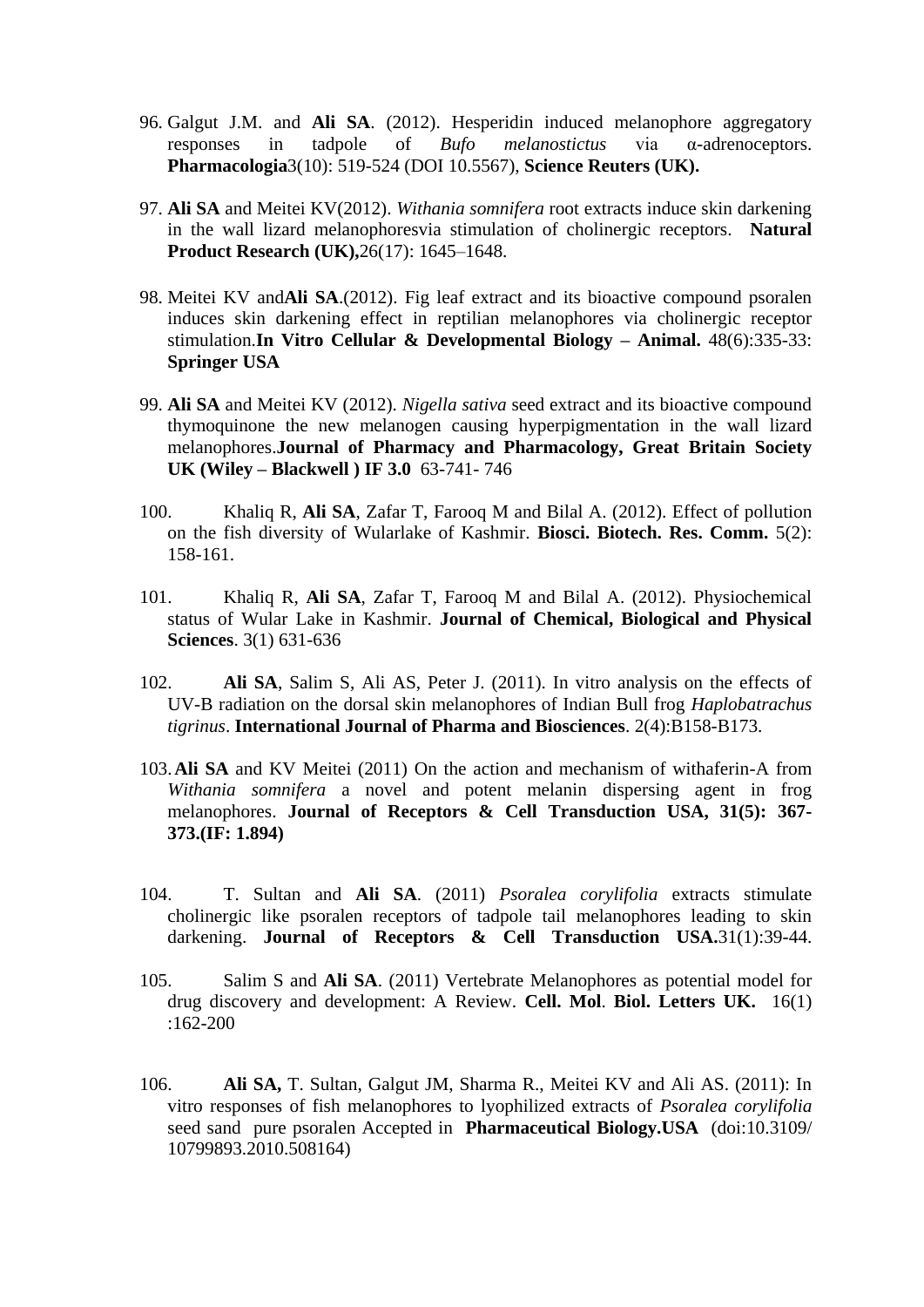- 107. Salim S, Ali AS and **Ali SA**.(2011) Insights into the physio-modulatory role of histaminergic receptors in vertebrate skin pigmentation: **Journal of Receptors and Signal transduction, USA**. **31(2): 121-31.**
- 108. Peter J, Meitei KV, Ali AS and **Ali SA**. (2011) Effects of histaminergic compounds on the melanophore responses of the wall lizard,*Hemidactylus flaviviridis.*  **Current Science 101(2): 226-229.**
- 109. **Ali SA**,Ali AS & Peter J (2011) Effect of Ultraviolet B Radiation on the Skin Melanophores of Indian bullfrog *Hoplobatrachus tigerinus*.**BioScience**. **(USA), 2(4): 158-173**
- 110. Galgut JM and **Ali SA**. (2011) Effect and mechanism of action of resveratrol: a novel melanolytic compound from the peanut skin of *Arachis hypogaea.* **Journal of Receptors and Signal Transduction***.* 31 (5):374–384.**USA**
- 111. Galgut JM, **Ali SA** and Peter J. (2011) Estimation of resveratrol in *Arachis hypogaea* fruit skin extracts by High-Performance Thin-Layer Chromatography. **Bioscience and Biotechnology Research Communication.** 4 (1):37-40.
- 112. Galgut JM and Ali SA. (2011) Hesperidin induced melanophore aggregatory responses in tadpole of *Bufo melanostictus* via α- adrenoceptors. **Pharmacologia UK**. 3(10):519-524
- 113.Sajid M and Ali SA. (2011). Mediation of cholino-piperine like receptors by extracts of *Piper nigrum* induces melanin dispersion in *Rana tigerina* tadpole melanophores**. J. Receptors & Signal Transduction, USA, 31 (4) :286-290(IF: 1.894)**
- 114.Singh RK, Ali SA, Nath P and Sane VA (2011). Activation of ethylene-responsive phydroxy phenyl pyruvate dioxygenase leads to increased tocopherol levels during ripening of mango. Journal of Experimental Biology, 6; 1-11.
- 115. Ali AS, Mitra J and**Ali SA.** (2011). Biochemical markers for toxicological assessment A review Biochemical markers for toxicological assessment: **Delhi Publishing Company:** 117-131.
- 116. Singh RK, Sane VA, Misra A, **Ali SA**,Nath P (2010): Members of Alcohol dehydrogenase gene family in mango express differentially during ripening.**Phytochemistry**, **Elsevier USA71:1485–1494.**
- 117. Shaik NA, Jilani SP, **Ali SA,** Imran A and Rao DK (2010).Increased frequency of micronuclei in diabetes mellitus patients using pioglitazone and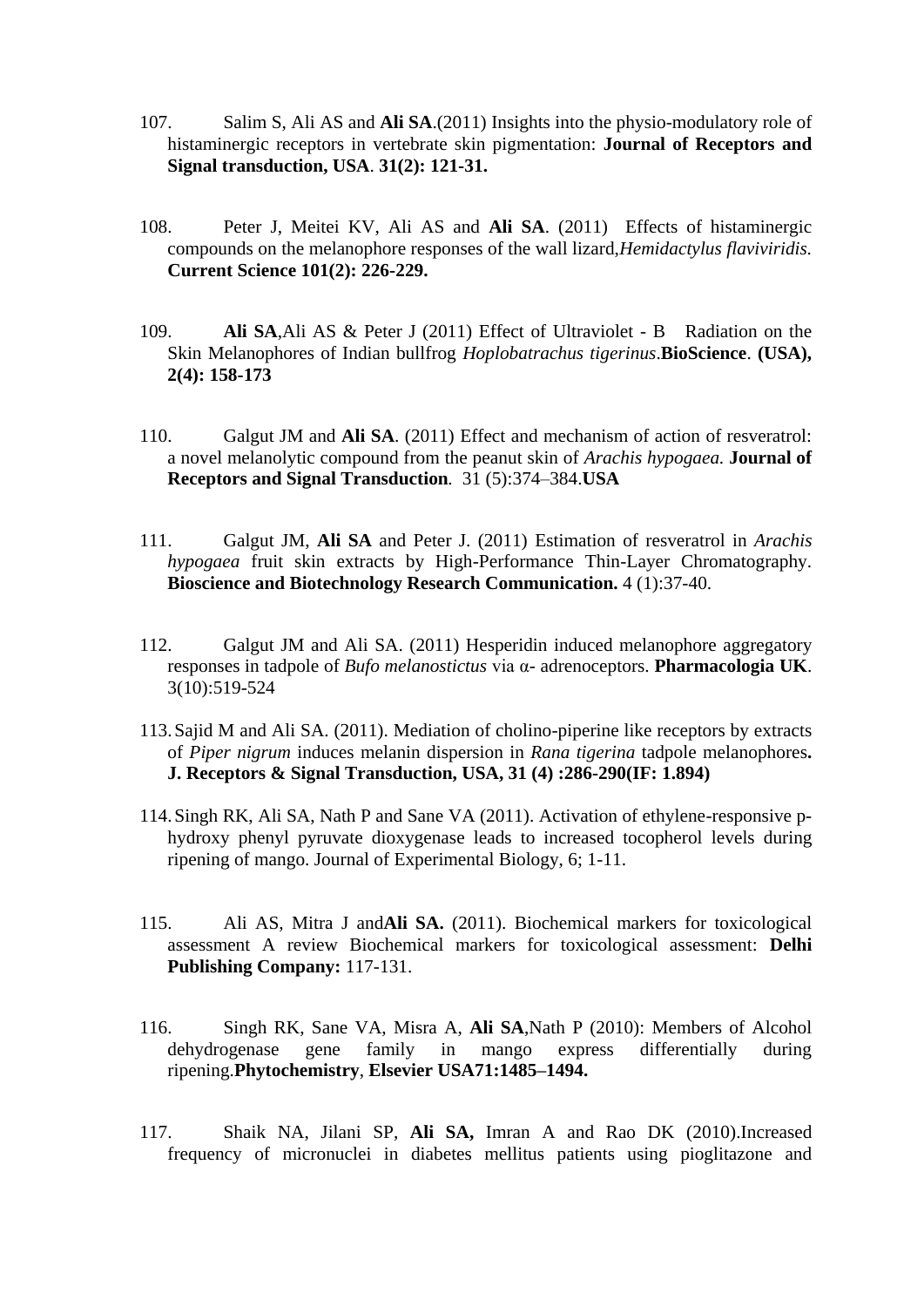glimepiride in combination.**Food and Chemical Toxicology.Elsevier,USA** 48(12): 3432-3435.

- 118. Awasthi D, Meitei KV, Mishra R. and **Ali SA.** (2009) Validation of harvesting period for obtaining optimum concentrations of withanoloides from *Withania somnifera* at different phenological stages of plant **Indian J. Tropical Biodiversity.**17(2):129 -132.
- 119. Yadav S and **Ali SA**. (2009). Cadmium hazards to Birds: A synoptic view. **Res. Hunt**.4(2): 35-41.
- 120. Yadav S, Ali AS, **Ali SA.**(2009). Vitamin A ameliorates toxic effects of cadmium in domestic fowl. **Indian Journal of Poultry Science ICAR Govt of India New Delhi** .44(3): 402-404
- 121. Ali AS., Khan I and **Ali SA.** (2009). Bioremediation of contaminated soils using earthworms. In Hand book of Agriculture Biotechnology**, Ed DK Maheshwari International Publishers New Delhi**
- 122. Parveen A, Ali AS and**Ali SA**. (2009). Role of shore line macrophytes in management and conservation of a tropical lake.**Biosc. Biotech. Res. Comm.** 2 (2): 195-199
- 123. Singh A and Ali SA.  $(2009)$ . T<sub>H</sub> 17 Cells: New Members of T Helper (TH) Lymphocyte family **Biosc. Biotech. Res.Comm**, 2(2): 133-138
- 124. **Ali SA**and Metei KV. (2009). Identification and quantification of thymoquinione from the seeds of *Nigella sativa.* **Biosc. Biotech.Res.Comm.** 2(2): 250-251
- 125. Pandey, Ali AS., Sajid M and **Ali SA**. (2008). Certain Biochemical studies on the Leaves of Medicinal Plant, *Eclipta alba.***Biosc. Biotech Research Comm.** 1 (1):59- 63.
- 126. **Ali SA**, Malik S, Meitei KV, Sultan T, SajidM , Ali AS and Ovais M. (2008) Pharmacological effects of Lead Nitrate, Adrenaline and Potassium on isolated fish melanophores. **Biosc. Biotech. Res. Comm**. 1(1): 64-69.
- 127. **Ali SA,**Saxena M, Meitei KV, Sajid M and Ali AS. (2008) Biochemical studies of crude extracts of roots and leaves of *Withania somnifera*. **Biosc. Biotech Res Comm,** 1(2):168-172.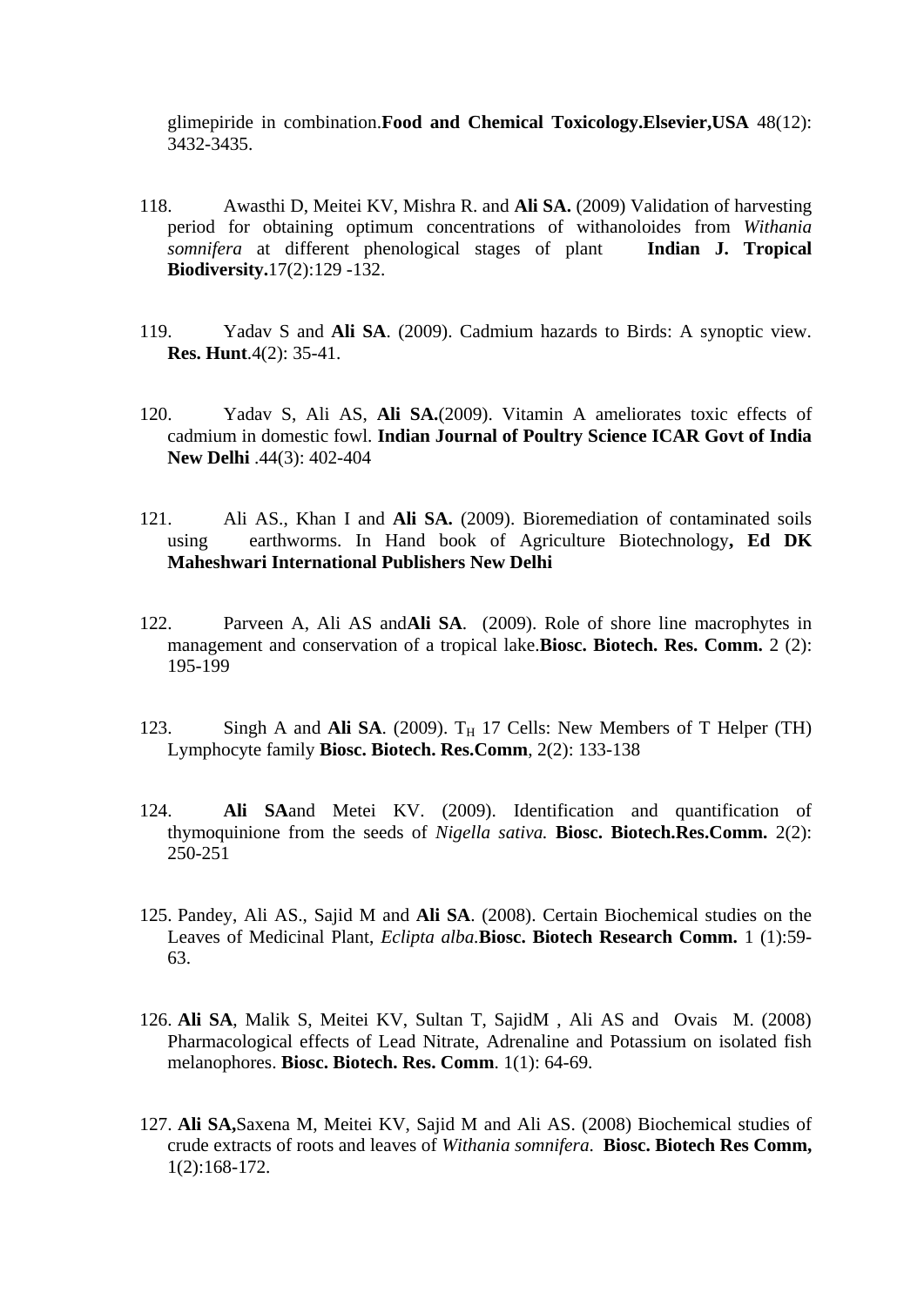- 128. Awasthi D, Nigam RK and **Ali SA**. (2008) Secondary metabolite enhancement through elicitation of micro propagated plants of Ashwagandha (*Withania somnifera L. Dunal*) **Biosc. Biotech Res Comm,** 1(2):173-180.
- 129. Ali AS, Khan I. and **Ali SA.** (2007) Toxicological Monitoring using Earthworms. In: **Toxicology & Science of Poisons**, **Aavishkar PublishersJaipur**, 167-186.
- 130. Khan I, Ali AS and **Ali SA**. (2007) Biomass and behavioral responses of earthworm *L. terrestris* to Copper Chloride.**IranianJournal of Toxicology** 2 :64-71
- 131. Ahmed MS,**Ali SA,** Ali AS and Chaubey KK. (2006). Epidemiological and etiological study of oral sub mucous fibrosis among gutkha chewers of Patna**. J. Indian Society of Pedodontics and Preventive Dentistry.** 24(2): 84-89.
- 132. **Ali SA***et al.* (2006) Friendly Earthworms. **Science Reporter, CSIR Govt of India New Delhi** 43(1): 28-30.
- 133. Ahmed MS, **Ali SA,** Ali AS. AndChaubey KK. (2006). Comparative severity of oral sub mucous Fibrosis in gutkha and other areca nut product Chewers Priory **Dentistry On Line** 1-11.
- 134. Yadav S and **Ali SA**. (2005). Role of vitamin A in the regulation of some aspects of cadmium toxicity in *Clarias batrachus*. **Biosci. Biotech. Res.Asia**.3 (2): 371-374.
- 135. Ahmad MS, **Ali SA,** and Ali AS. (2005). Site distribution of oral carcinoma reported cases in some tobacco- lime mixture **Biosci. Biotech. Res. Asia.** 3(2):329-334.
- 136. Ahmed MS, **Ali SA** and Ali AS. (2004) Understanding the pathological nature of oral plaque and its role in dental carries**. Biosci. Biotech. Res. Asia.** 02 (1):25-32.
- 137. Khan MI, Baig MA and **Ali SA**. (2004). Immobilization of enzyme trypsin by alginate gel through encapsulation. **Indian J. Applied and Pure Biology.** 19 (3):383-388.
- 138. **Ali SA**, Ali AS, Ali SN and Jain R. (2004). Effects of ultraviolet-C radiation on isolated fish scale melanophores. **Indian Journal of Radio & Space Physics. CSIR Govt of India New Delhi** .33:58-60.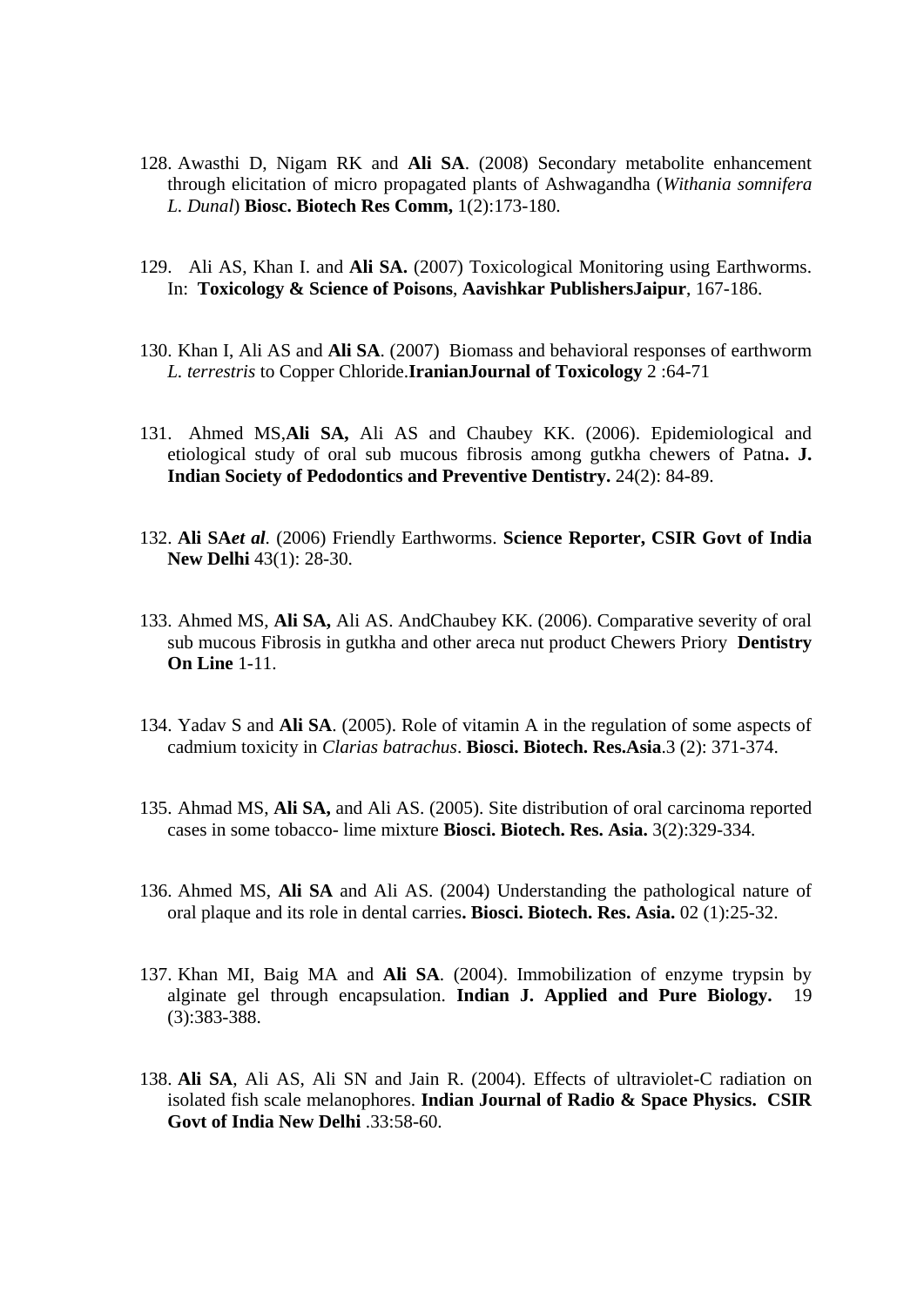- 139. **Ali SA**. (2000). Monitoring and evaluation of domestic waste water for fish culture. Aquaculture Research Needs For the Year 2000 AD, **Oxford University Press UK US** Department of Agriculture & ICAR New Delhi Publication 87-99
- 140. **Ali SA.**(1999) Science in Indian Universities: Problems and solutions, **Current Science (Indian Academy of Sciences Bangalore) Vol.** 24:5-6.
- 141. **Ali SA**, Peter J, Ali AS. (1998) Histamine receptors in the skin melanophores of Indian Bull frog, *Rana tigerina*. **Comp. Biochem. Physiol A. Elsevier:** 121:229-234.
- 142. Khan SA, **Ali SA,** Ohri B. (1997). Sex related differences in blood glucose levels of human subjects. **Oriental. J. Chem.** 13(2): 185-186.
- 143. **Ali SA** and Raju H. (1997) Histopathological examination of gills of *Cyprinus carpio* cultured in Domestic Waste Oxidation Ponds. **Ind. J. Environ. Health, NEERIGovt of India**. 12(3): 143-146
- 144. Peter J, Ali AS, **Ali SA.** (1996). Effect of histaminergic drugs on the integumental melanophores of adult *Bufo melanosticus*. **Ind J. Expt. Biol CSIR Govt of India New Delhi** 34:427-430.
- 145. Peter J, Ali AS and **Ali SA**. (1996). Ionic regulation of toad skin melanophores. **Ind J. Zool Spectrum.** 6(2): 47-50.
- 146. Peter J, **Ali SA,** Ali AS.(1996). Effect of certain phenolic compounds on the isolated scale melanophores of fish, *C. punctatus*. **XVIth Intl Pigment Cell Conf.Anahiem, California,USA In: Pigment Cell Res. Suppl.** 5, 68, 71.
- 147. **Ali SA**, Peter J, Ali AS. (1996). The presence of histaminergic components in the melanophore responses of lower vertebrates. XVI<sup>th</sup>Int Pigment Cell Conf.Anahiem. **California,USA** In: **Pigment Cell Res. Suppl.** 5, 64, 171.
- 148. **Ali SA**, Khan SA, Ali AS. (1995). Enforcement of environmental laws and regulations. **Environmental Conservation (Cambridge University Press UK),** 22(01): 77-78
- 149. **Ali SA***et al*. (1995). On the presence of carbohydrates in the ovary of Indian field rat. *Nesociabandicoota*. **Ind J. Zool Spectrum**. 6:19-24.
- 150. **Ali SA***et al.* (1995). Role of cholinergic receptors in melanophore responses of amphibians. **Acta Biol. Hungarica.** 46(1): 61-73.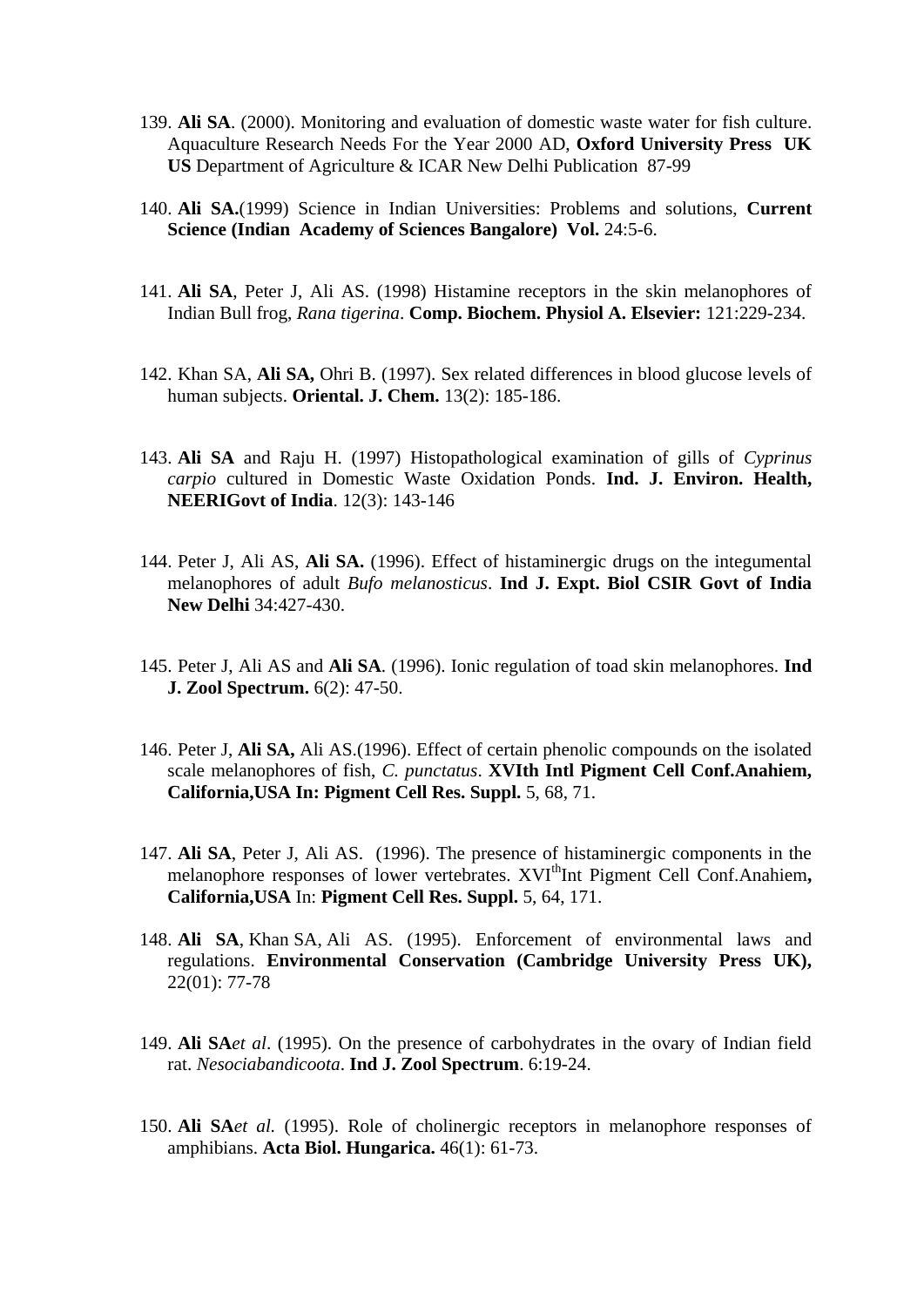- 151. **Ali SA**,Khare S., Khan MA., Ali AS. (1993) Prospects of culture of fresh water prawns in waste water ponds, In: **Proceedings Nat. Sem. Aquatic Biology, University of Kerala,**Thiruvanthapuram pp 27-32.
- 152. **Ali SA.**,Peter J, Ali AS (1993) Effects of histaminergic drugs on tail melanophores of tadpole, *Bufo melanosticus*, **Ind. J. Exptl. Biol, CSIR Govt of India New Delhi** Vol. 31. pp 440-442.
- 153. Khan AS, Ohri BS, **Ali SA**. (1993) Lipid profile as a tool to evaluate coronary heart disease risk. **Orient. J. Chem.** Vol. 9. pp 162-164.
- 154. **Ali SA**, Khan S.A. (1993) Assessment of certain haematological factors in pesticide exposed factory workers, **Bull. Environ. Contam. Toxicol, Springer USA**, Vol. 51, No. 5, pp 750-747
- 155. **Ali SA**, Peter J., Ali AS, H. Raju(1992) Histopathological evaluation of gills of carps cultured in domestic waste oxidation ponds. **Ind J. Zool Spectrum**, Vol 4, No. 2, pp. 23-27.
- 156. **Ali SA**, Khan S. (1992) Status of suspended and dissolved solids in tropical oxidation ponds and their removal through fish culture, **Orient J. Chem,**Vol 8, 352- 355.
- 157. **Ali SA,** Peter J., Ali AS, (1991) Effects of alkaline earth ions on integumental melanophores of Indian frog,*Rana tigerina*. **Ind. J. Zool. Spectrum**Vol 2, pp 15-19.
- 158. **Ali SA**, Khan S and OhriBS (1991) Diagnostic application of ELISA in thyroid function test in developing countries, **Ind J. Zool Spectrum**Vol 2-1, pp 43-45
- 159. **Ali SA,**Aleem I. (1991) On the presence of *Streptococci* in Narmada river at Hoshangabad, **Ind J. Zool Spectrum**Vol 2, 35-37
- 160. **Ali SA**. (1988) Final Tech. Report USDA/ PL- 480.**USA Project No.In: 623, FG In: AES,** 208, pp1-200
- 161. **Ali SA**. (1987) IIIrd Ann. Tech Res. Proj**. Report USDA-PL-480 American Project No, FG In: In AES** 208, pp. 1-96.
- 162. **Ali SA.** et al., (1987) Seasonal studies on the biomass of waste stabilization ponds of Bhopal, **Ind. J. Zool.** Vol. 150, 43-47.
- 163. **Ali SA.** (1986) First Annual Tech Res. Report, USDA PL- 480 Intl. Res. Project Management of productivity and production of fish in sewage pond effluents. **FG In: 623 In:AES/208**, pp. 1-80
- 164. **Ali SA.** (1986) Bylem Fiarasemier telnego Gazu. W. Bhopal. **Polish Journal of Environmental Science. Aura Poland**Vol. 3, No. 159,pp. 25-26